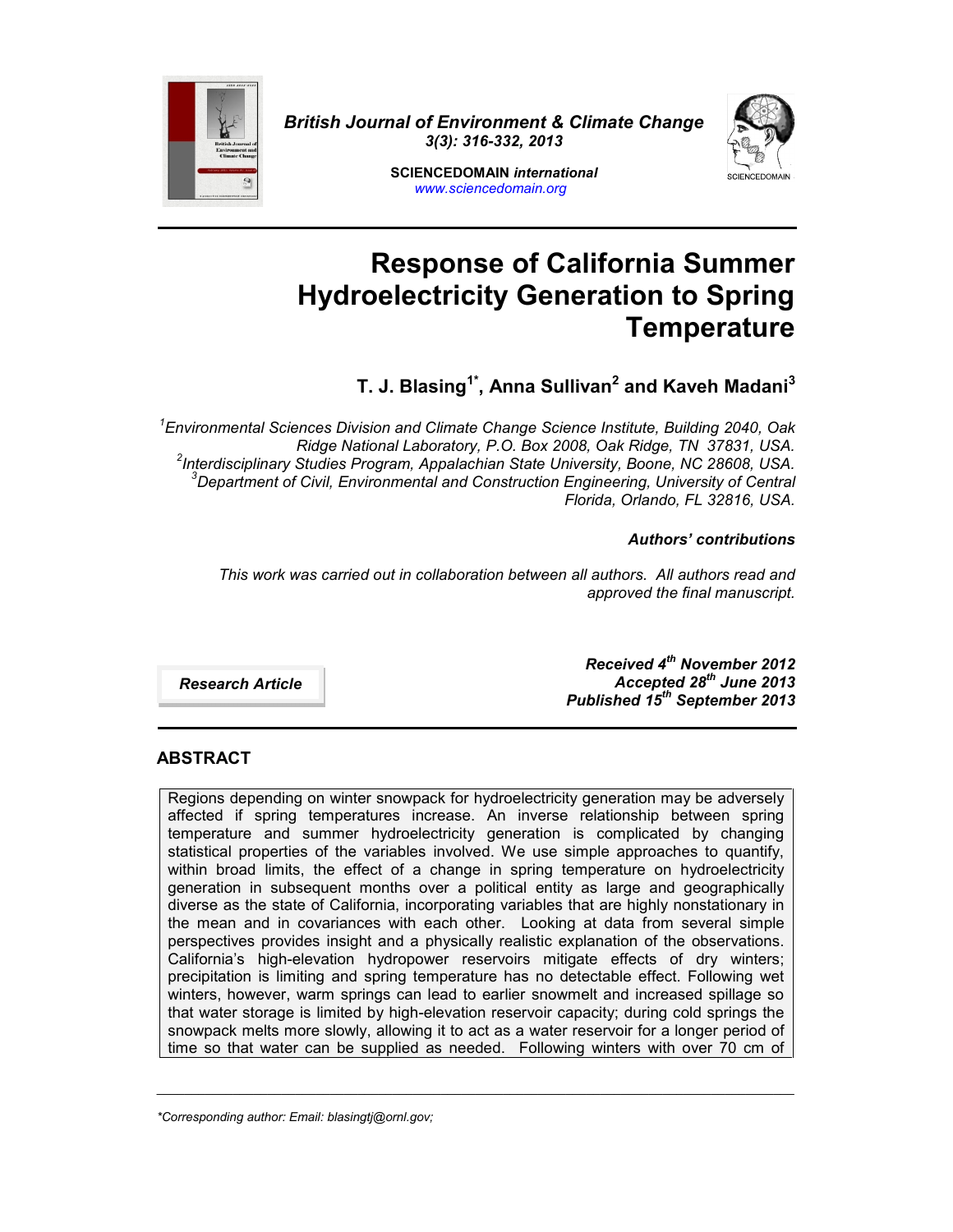precipitation, water supply is abundant and hydropower seems limited by generation capacity. Our results demonstrate limitations of California's high-elevation hydropower system, especially if climate warms, and our findings should also aid in the development of more complex, physically based, hydrologic models to aid water managers.

#### *Keywords: Hydroelectricity; hydropower; California; climate change; spring temperature; precipitation.*

## **1. INTRODUCTION**

Water supply is emerging as an important issue for a large and increasing number of people at all geographical scales. Some global-scale aspects are discussed by The United Nations [1,2,3]. In the United States, concerns exist in the southeast, [4,5,6], high plains [7,8,9] and the west including California [10,11,12].

Energy is an important and related issue [13]. According to statistics from 2000-2010 in various issues of Electric Power Monthly and Electric Power Annual, both publications of the Energy Information Administration (EIA) of the United States Department of Energy [14,15], 5 to 7 percent of the electricity generated in the United States is from hydropower and from 8 to 17 percent of the hydroelectricity in the United States has been generated in California, depending on the year selected. During that same period, hydroelectricity has accounted for 9-22 percent of California's electricity generation.

Barnett et al. [3] noted that regions depending on winter snowpack for water supply in subsequent months are sensitive to spring temperature. In California these effects have been observed and studied for over two decades [16,17,18,19]. California has a Mediterranean climate; almost 80 per cent of the annual precipitation falls during November – March while less than 10 percent falls during the five months of May-September. Water storage is therefore necessary to meet hydropower and agricultural demands during the summer.

Knowles et al. [20] and others suggest that warmer temperatures in early spring lead to more precipitation falling as rain, diminishing the snowpack "reservoir" which is California's largest surface water reservoir [21,22,23,24]. Additionally, warmer springs lead to earlier melting, so that the timing of maximum snowmelt occurs farther from the summer season when it is most needed for hydropower and/or irrigation [25,26,27,22,28,24,29]. Warmer springs would also increase evaporative losses, and liquid water stored for longer periods in constructed reservoirs would further increase such losses. Climate change is expected to bring warmer temperatures to California, but the effect on winter precipitation amounts is still unclear [3,27,30,31]. Therefore, our study will focus on evaluating the impacts of spring temperature on summer hydropower. However, as will become evident, this must be done in the context of winter precipitation.

Fig. 1 indicates 5-year temperature averages ending in the year indicated; for example, the point for 1970 is actually an average for 1966-1970. Some months mimic the annual trend better than others. California's annual average temperature has increased by a large fraction of 1ºC since the 1960s and 1970s. March temperatures have more or less followed the annual trend, although the magnitude of the March temperature increase has been greater than that of the annual averages. April temperatures declined until the mid 1960s, then rose about 3ºC from the late 1970s to around 1990, before declining by about 2ºC to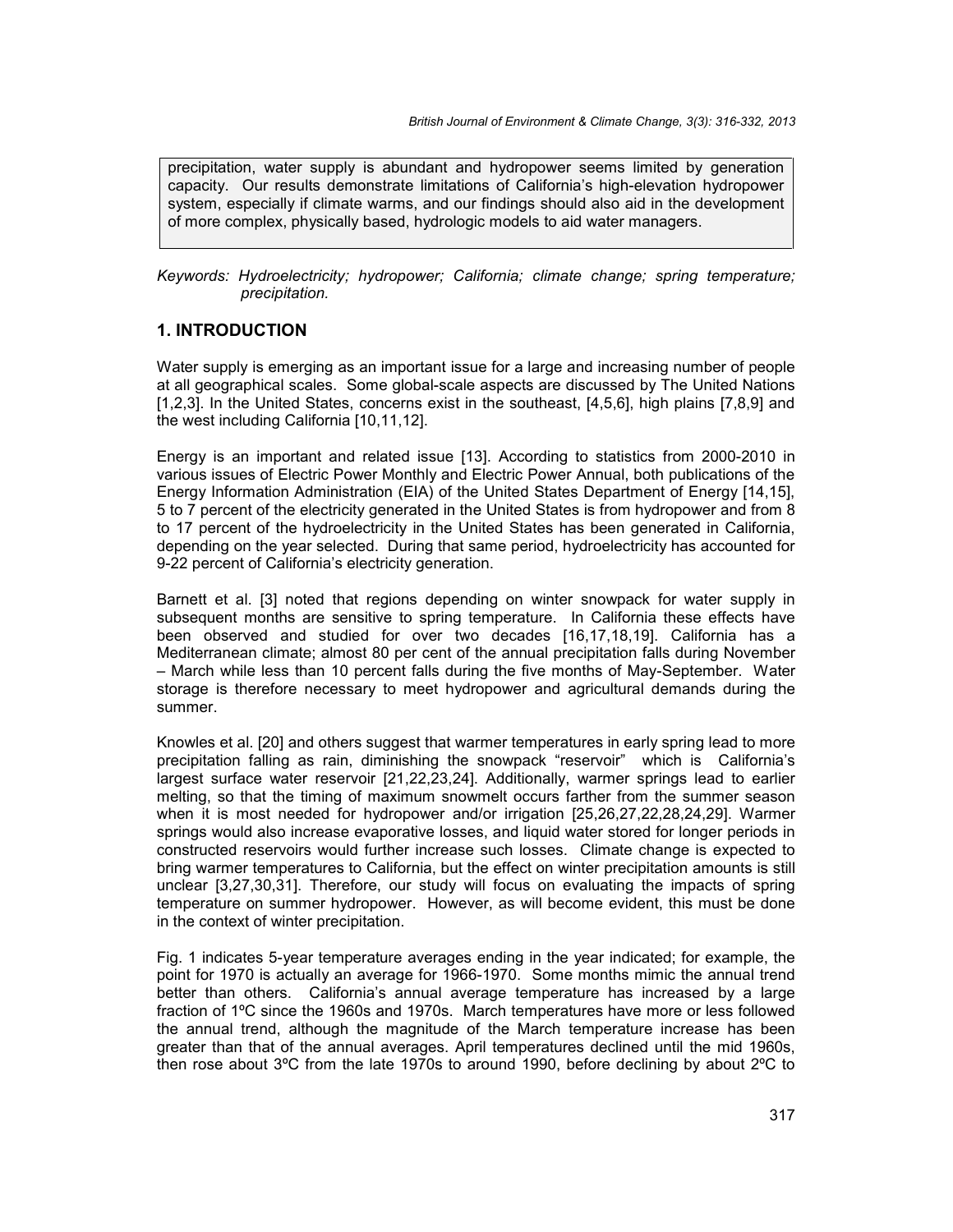present values. Recent April temperatures are actually slightly lower than they were at the middle of the 20th Century. Although April temperatures have been declining since around 1990, this decline cannot be counted on to continue in a warming world. Global climate model projections indicate warming in both summer and winter seasons in California, with some projections suggesting greater warming in summer than in winter [31]. Warming is generally associated with increased demand for electricity for air conditioning in summer [29], and with increased water stress on crops.

Madani and Lund [24] and Guégan et al. [32] used the Energy-Based Hydropower Optimization Model (EBHOM) [33] to study the response of California hydroelectricity generation to climate at 137 high-elevation sites. In their study, high-elevation hydropower plants are mainly the plants above 300 m, located below non-federal single-purpose high head low-storage hydropower reservoirs regulated by the Federal Energy Regulatory Commission's licensing system [34]. Their results suggest a nontrivial decrease in hydroelectricity from May through September and a smaller increase in winter generation, even under a "warming-only" scenario, which retains the historical annual flow but shifts the timing differently in different elevation bands. Although their study was restricted to high elevation power plants, those plants produce the vast majority (roughly 75%) of California's in-state hydroelectricity, so their results should be indicative of the sensitivity of hydroelectricity generation to warming in the state as a whole.

In most areas of the western United States, generation undergoes a general decline from June through the end of the "water year" on September 30, although the higher-elevation reservoirs in California, which generate much of their electricity during the summer months, slow the rate of decline there. These reservoirs are positioned to optimize the use of winter snowpack as a supplemental reservoir [24].



**Fig. 1. March, April, and annual average temperature in California expressed as 5-year moving averages ending in the year indicated**

With this background in mind, we addressed the question: "Can we specify the effect of spring temperature changes on summer (May-September) hydroelectricity generation, in terms of terawatt-hours (TW-h) per degree Celsius (ºC) of temperature change, for a political entity as large and geographically diverse as the state of California?" Our goal was not to demonstrate a relationship with a certain amount of confidence. The studies reviewed above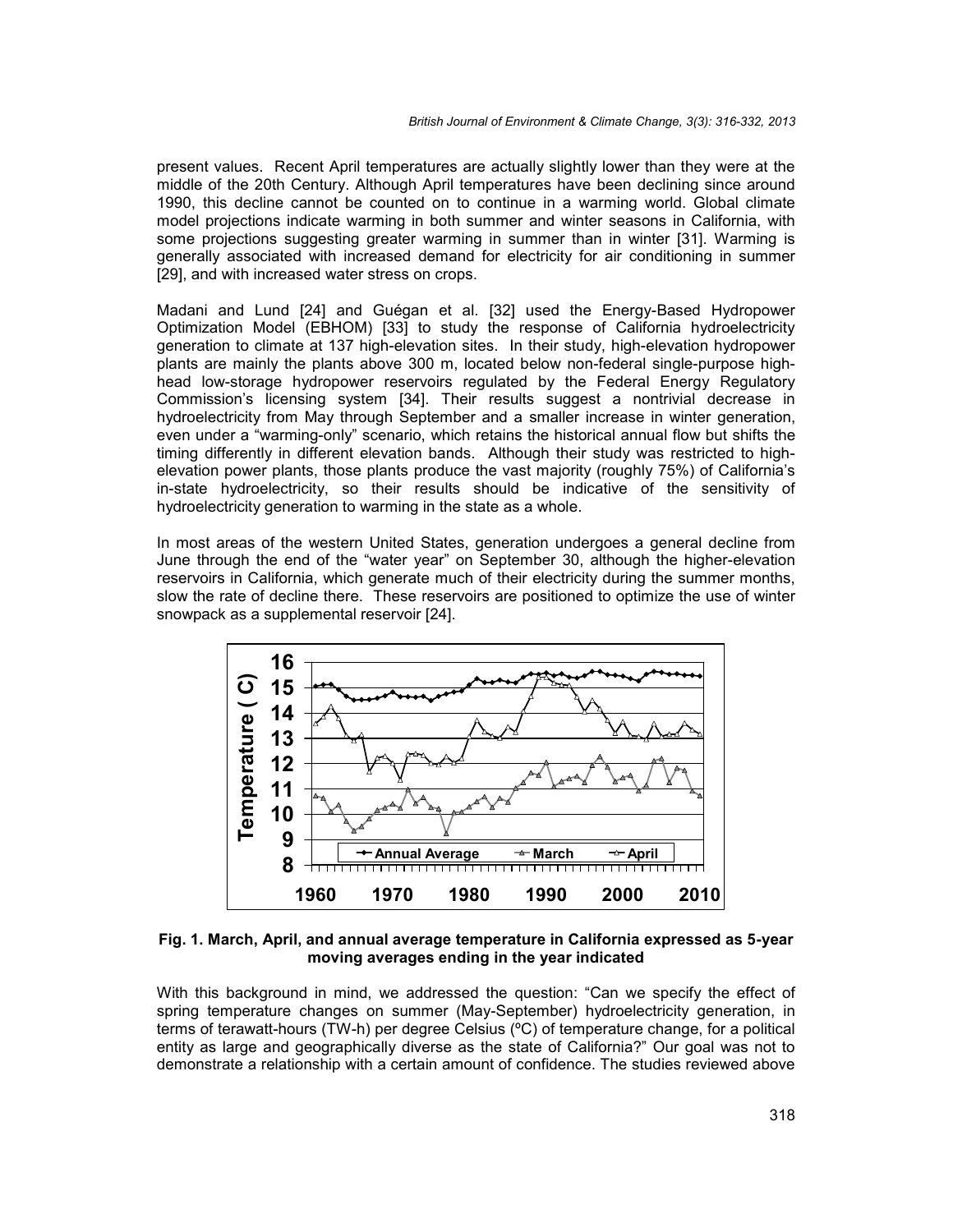have already established the relationships we are interested in analyzing. The motivation to focus on the inverse relationship between spring temperatures and summer hydroelectricity generation was that summer is the season when water supply is low and water demands are great in California. The purpose of using a well-defined political entity is to optimize benefit to planners with responsibilities specifically defined for the same entity.

Our approach is simple, easily replicable and strictly data-based. It makes no assumptions relating to hydrological-model parameters and it includes all hydroelectricity generated in California. The general idea was to look at available data in different ways so as to identify important nonstationarities and discover patterns in the way the variables involved relate to each other. Such information can be useful to modelers as well as to planners. The results are in terms of temperature effects only, although we identified nonstationarity in the temperature-hydropower covariance, via the effects of winter precipitation as a third variable.

This is not a conventional study to obtain improved predictability based on a complex statistical model. Such models tend to ignore assumptions of nonstationarity in the mean, and non-normality in the distribution of precipitation although some of the better models will partially circumvent these difficulties using logarithms or other transformations of the data. These models sometimes work well because of the strength of the relationships involved within the period of actuarial record, and they can be useful for their own purposes. Nonetheless, results may be different for actuarial experience before California's high elevation reservoirs were constructed, if climatic statistics change appreciably, and/or if additional reservoirs are constructed.

This study is an attempt to use what data are available to elucidate physical processes that may be important in the future and, hence incorporated into process models to examine future possibilities. Some traditional statistics are used to lend objectivity to our thinking, so as to reduce speculations about statistical artifacts, to compare derived relationships with data not used in their derivation, and to provide some objective, indication of whether the amount of hydroelectricity "lost" to spring warming would matter in a state that imports more than 25% of its electricity [35]. It was tempting to add winter precipitation as a variable, but as explained above the direction of any future precipitation changes are not part of actuarial experience, and numerical climate models disagree as to whether precipitation will increase or decrease as discussed above. Therefore, precipitation is analyzed only to the extent that it influences our results; these influences are appreciable and are discussed in the text. Additionally, the monthly distribution of spring warming has changed within the period of record, and may change again if the climate continues to warm.

# **2. DATA**

Monthly electricity data for California for 1999-2010 were obtained from Electric Power Monthly [14]. Although there are some inconsistencies within the EIA data (due to different methods for handling non-utility hydroelectricity) these inconsistencies were sufficiently small that they did not present a problem with the analysis. Additional data extending the California record back to 1982 were provided by the California Energy Commission. This allowed us to divide the data into two periods, one for deriving a statistical relationship (calibration period, 1999-2010) and the other for verifying it (verification period, 1982-1998). Within each of these periods, hydroelectricity values were calculated for two groups of months: May-July, and August-September. Monthly values of state temperature and precipitation data were obtained from the National Climatic Data Center [36]. Temperature data are monthly averages for the state, and are presumed to be indicative of monthly temperature anomalies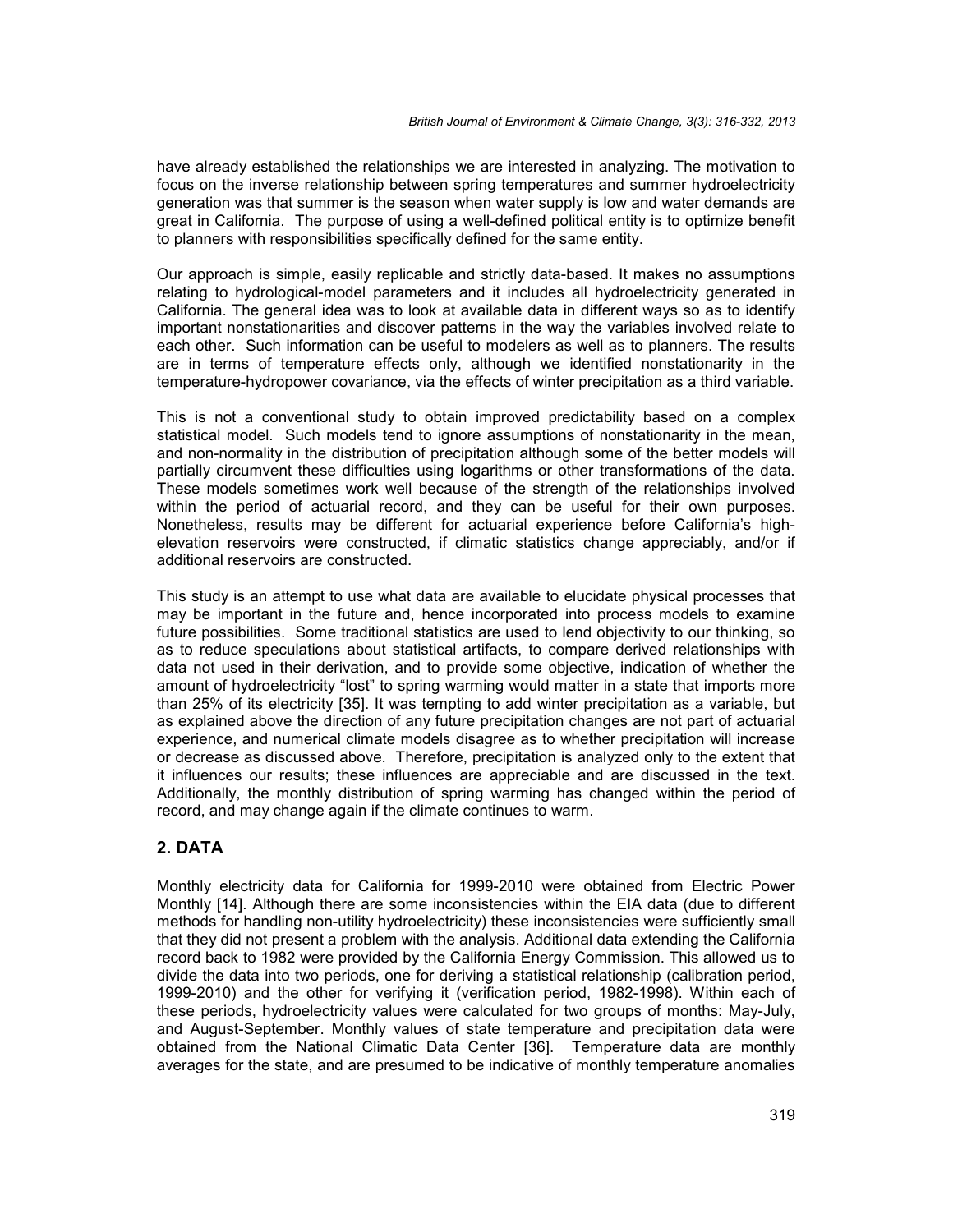at the most relevant elevations for this study. This assumption can work because temperature is very coherent in space, so that monthly temperature anomalies at the surface are generally indicative of those at higher elevations, at least on monthly or greater time scales. However, relationships between temperature at lower and higher elevations are different in different places, and cold-air drainage can provide contrary results on individual days [37]. Both of these difficulties are reduced by taking statewide monthly averages, although additional measurements from high-elevation sites would undoubtedly be helpful.

## **3. ANALYSIS AND RESULTS**

## **3.1 Introduction**

We initially used simple linear regression to examine a number of relationships. This has to be approached cautiously; for 100 regressions involving random numbers as predictor variables, one would expect a relationship to appear at the 99 percent confidence level once, at the 95 percent confidence level five times, etc. Another caution involves our relatively small sample sizes, for which some assumptions inherent in the statistical tests involved begin to break down. The Student t test was used to indicate relative confidence in the strength of a relationship between two variables, but we caution against too literal interpretation of the significance levels for the sample sizes we use. We simply used this test as an objective, relative, measure of the goodness of fit so as to avoid inadvertent "cherry picking" and subsequent errors in conclusions. All confidence levels in this paper are based on a one-tailed t test, as the hypothesis was that lower spring temperatures lead to higher values of hydroelectricity in succeeding months, and vice-versa, as indicated by the literature reviewed above. The fact that nature does not recognize calendar dates posed another problem with our use of monthly data.

Our goal was to examine the data to see if these already-established relationships might be useful in specifying the response of hydroelectricity generation to spring temperature change over the large and geographically diverse region that is the state of California. To do this in a preliminary sort of way, we had to simplify a group of complex relationships to obtain a measure of how much hydroelectricity would be lost per degree Celsius increase of spring temperature, expressed as the slope of a regression line, in terawatt hours per degree Celsius (TW-h/ºC), obtained from analysis of recent data.

## **3.2 Initial Analyses**

We initially performed multiple regressions using SAS® software to predict hydroelectricity generation for various combinations of spring and summer months, using the previous winter's precipitation and spring temperature (again for various combinations of winter and spring months) as predictor variables. Relationships of spring temperature to hydroelectricity generation in succeeding months were always negative, as expected. The strong relationships between winter precipitation and spring temperature initially posed a problem. Examinations of the SAS output and the data were helpful in identifying some of these relationships, in interpreting our initial results, and in selecting a path forward as discussed below.

In the calibration period, simple and multiple regression equations were derived to relate winter precipitation and spring temperature to subsequent hydroelectricity values at time lags of one month or more. To no surprise, winter (November-March) precipitation was the most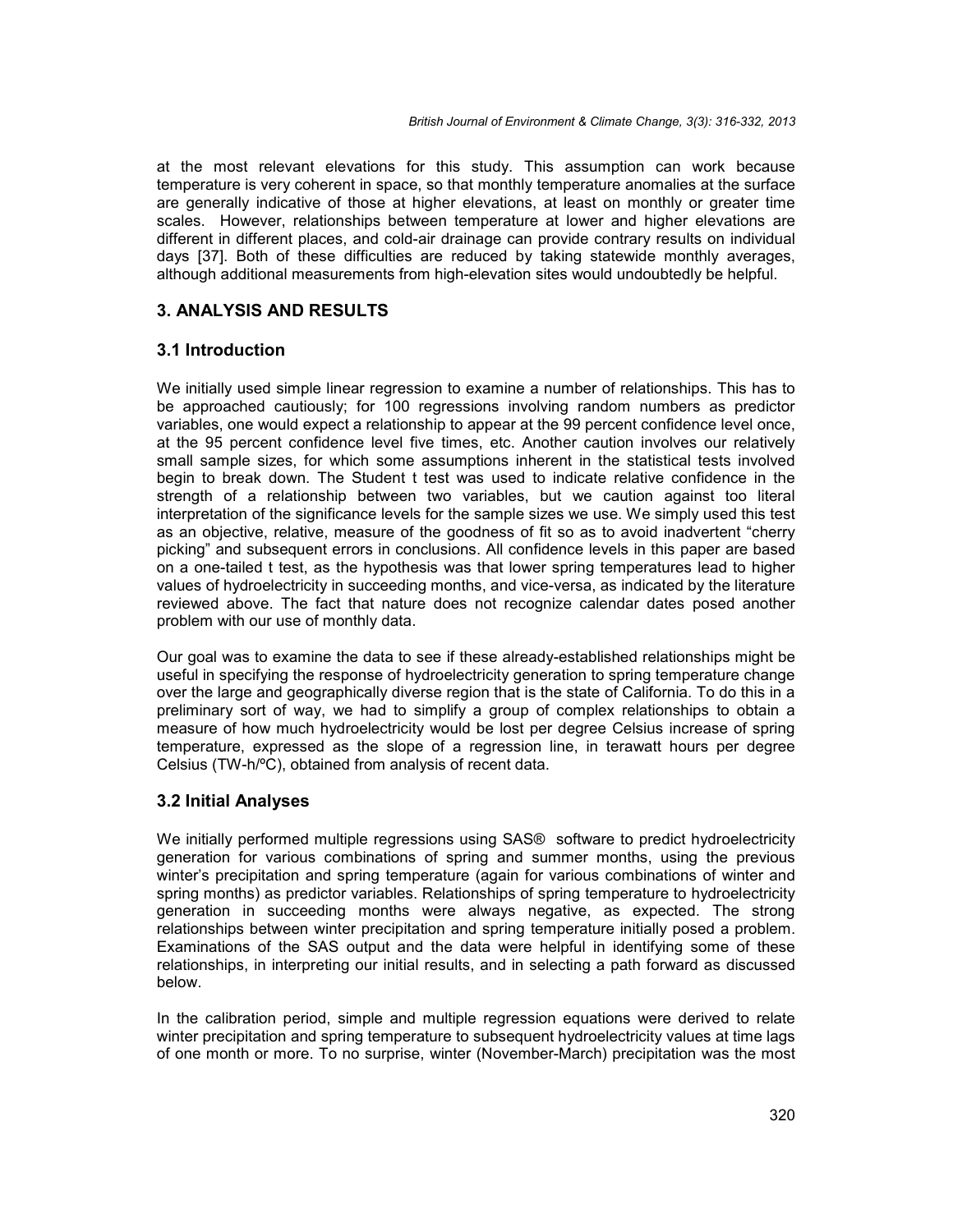important variable in predicting subsequent values of hydroelectricity generation for each group of spring/summer months, as snowmelt from intermediate-high elevations provides much of the water for hydroelectricity in spring and summer in the contiguous western states [38,20,22]. March and April emerged as optimal months to represent spring temperature as a predictor of subsequent hydropower. From this point forward we used simple regression involving only one predictor variable to represent spring temperature. Because numerical climate models have yet to consistently specify the direction of any change in winter precipitation amounts in California, we can only make "if then" statements about effects of winter precipitation.

The regression analyses for the calibration period (1999-2010) indicated that the average temperature for March and April was a reasonably good predictor of May-July hydroelectricity (95% confidence) and could also provide information about hydroelectricity up to the end of the water year (September 30). However, the correlation with August- September hydroelectricity was only significant at the 90% confidence level.

## **3.3 Examination of Independent Data**

Using the verification period (1982-1998) data as an independent test of our relationship derived from the 1999-2010 data, we arrived at the correlation coefficients presented in Table 1 and the following observations:

- 1. The magnitude of the (negative) correlation coefficient between March-April temperature and May-July hydroelectricity decreased from -0.54 in the calibration period to -0.28, or below the 90% confidence level, in the verification period;
- 2. The magnitude of the correlation coefficient between March-April temperature and August-September hydroelectricity generation stayed about the same (-0.44 in the calibration period, to -0.45 in the verification period). A larger sample size in the verification period pushed the confidence level past 95%;
- 3. Skill score results indicated that the decrease in predictability for May-July hydroelectricity was due to the influence of one year (1991); and
- 4. Eliminating year 1991 resulted in much stronger correlations (very near or above the 99% confidence level, even with 15 degrees of freedom) between April-May temperature and subsequent hydroelectricity (-0.54 for May-July and -0.74 for August-September).

#### **Table 1. Correlation coefficients between March-April temperature and hydroelectricity generation for the following May-July and August-September in California. Asterisks indicate confidence levels of 90%\*, 95%\*\*, and 99%\*\*\***

|                        | May-Jul.   | Aug.-Sep.   |
|------------------------|------------|-------------|
| 1999-2010              | $-0.541**$ | $-0.439*$   |
| 1982-1998              | - 0.282    | $-0.451***$ |
| 1982-1998 without 1991 | $-0.538**$ | - 0.735***  |

Year 1991 was indeed far from typical; February was warmer than the average March, and March was colder than the average February; a 3.3°C temperature decrease occurred from February to March. November-February precipitation was lowest in the period of analysis and second-lowest since records were begun in 1895. Three-and-five-year moving averages of winter precipitation were also at or among their lowest in the period of analysis, depending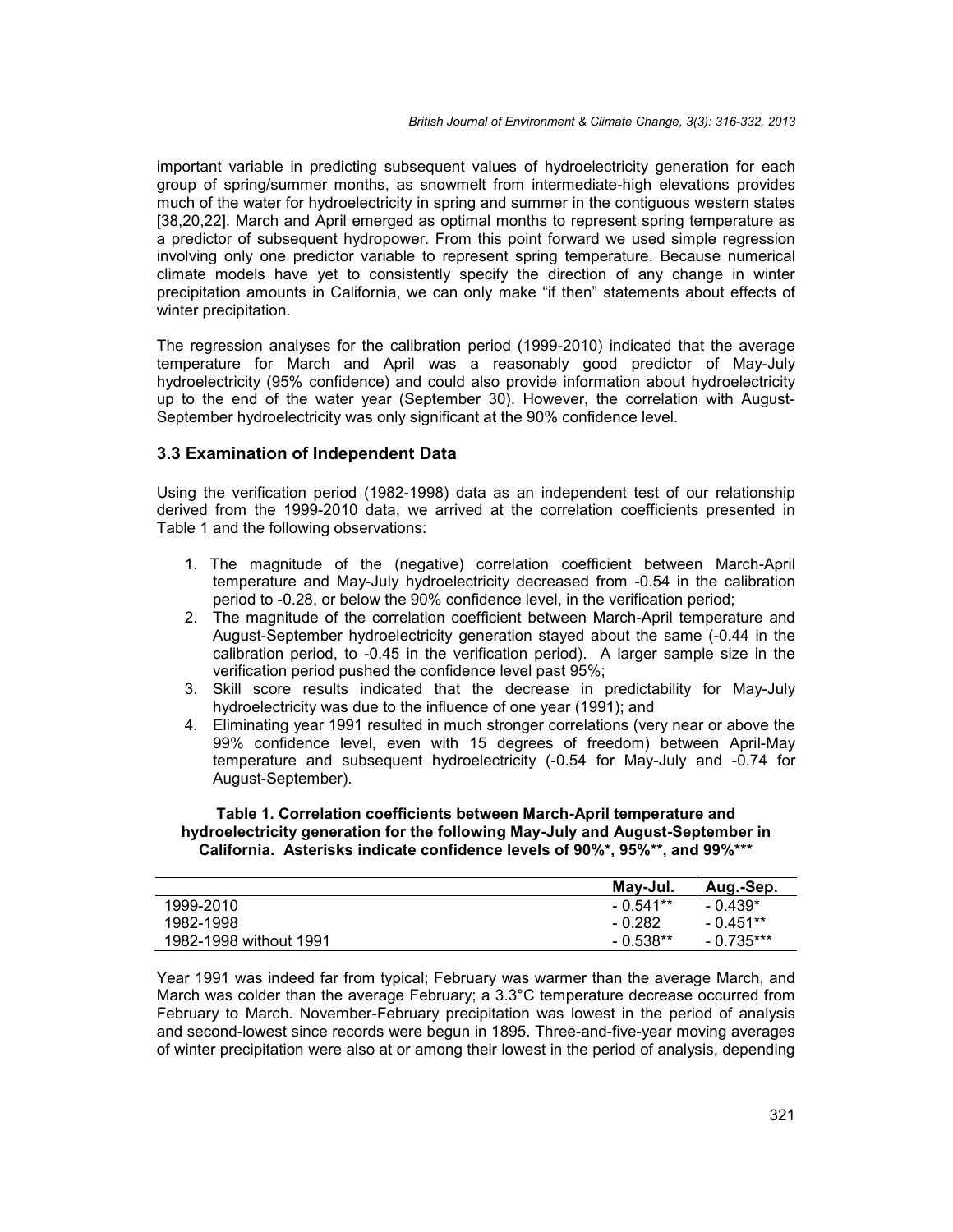on how winter is defined. If the definition includes March, then winter precipitation in 1990- 1991 was a respectable 34 cm. Only a "miracle March" avoided greater water shortages [39].

Correlations in the calibration period (1999-2010), though not particularly strong, were deemed too high to ignore. Verification tended to bear this out; although initial results for May-July were initially disappointing, results for the late-summer months were surprisingly good. When year 1991 was eliminated from the verification period, results were surprisingly good across all groups of months.

Table 2 summarizes our initial estimates of the reduction in summer generation per degree of spring (March-April) warming as slopes of regression lines. The first row gives the average slope for (1) the calibration, period (1999-2010), (2) the verification period (1982- 1998) including year 1991, and (3) the verification period without year 1991 (three slopes that ranged from -0.59 to -1.20 for May-July hydroelectricity and from -0.30 to -0.77 for August-September). The second row gives the slopes obtained from analysis of the entire data set (1982-2010), and the third row is the same as the second except that year 1991 was removed from the data before analysis. These slopes suggest that the reduction in hydroelectricity for the five-month (May-Sep) period was around 1.3 TW-h/ºC, or around 7.5% of California average hydroelectricity generation for those months (Table 2). This percentage may be too high, as indicated in the further investigations below.

**Table 2. Summary statistics for our first attempt at relating hydroelectricity to spring March-April) temperature. The first line gives the average slope for (1) the calibration, period (1999-2010), (2) the verification period (1982-1998) including year 1991, and (3) the verification period without year 1991 (3 slopes that ranged from -0.59 to -1.20 for May-July hydroelectricity and from 0.30 to 0.77 for August-September). The second line gives the slope obtained from analysis of the entire data set (1982-2010), and the third line is the same as the second except that year 1991 was removed from the data before analysis**

|                                                                | May-Jul. | Aug.-Sep. | May-Sep. |
|----------------------------------------------------------------|----------|-----------|----------|
| Average slope of regression lines for separate<br>periods      | - 0.94   | - 0.50    | $-1.45$  |
| Slope (TW-h/°C) for all years (1982-2010) combined             | $-0.74$  | $-0.32$   | $-1.05$  |
| Same as above, but with year 1991 removed                      | $-1.00$  | $-0.42$   | $-1.42$  |
| Average of above 3 rows.                                       | $-0.89$  | $-0.41$   | $-1.31$  |
| Average CA hydroelectricity generation for months<br>indicated | 11.46    | 6.00      | 17.46    |
| Line 4 as a percentage of line 5.                              | 7.77%    | 6.83%     | 7.50%    |

Surprisingly, results suggested the stronger relationship between spring temperature and summer hydroelectricity occurred during the verification period (1982-1998). This was a time when April temperatures were particularly high. We repeated our analysis using April temperatures only and discovered that a weak and statistically insignificant relationship during the calibration period (1999-2010) showed up at 95% (99%) confidence levels for May-July (August-September) hydroelectricity when year 1991 was included and always beyond 99% when it was not included. These mixed results from one period to the next indicate a change in the statistical properties (including covariances) of the variables being analyzed, and suggest that the period centered near 1990 represented a different regime in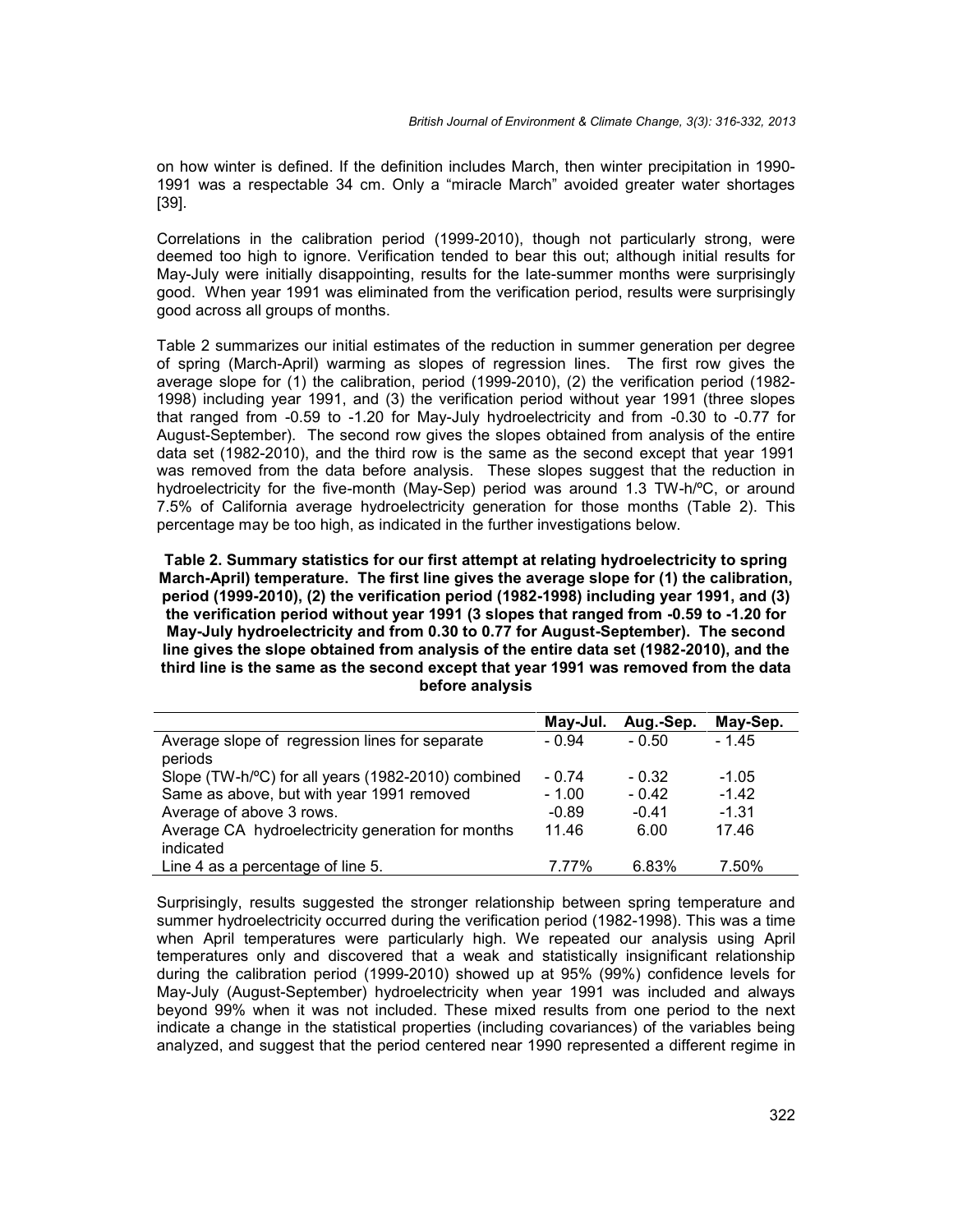which warm Aprils reduced hydroelectricity in succeeding months, but particularly in the late summer when electricity demands are highest and hydroelectricity generation is lowest.

The situation is shown graphically in Fig. 2, which shows 5-year moving averages for November-March precipitation, April temperature, and hydroelectricity generation for May- July and August-September. The averaging period ends in the year indicated. A period of particularly low hydroelectricity generation ending in the mid 1990s coincided with a period of particularly low winter precipitation and April temperatures 1-2ºC above anything else in the period of climatological record. While both April temperature and winter precipitation were involved in causing the low amounts of hydroelectricity generation, the coincidence of those climatological factors led to a higher correlation between temperature and hydroelectricity than would likely be the case over a longer time period. Our collective results seemed to indicate a meaningful, although complex and temporally inconsistent, relationship between spring temperatures and hydroelectricity generation during the following months.



#### **Fig. 2. Five-year moving averages of winter (November-March) precipitation, April Temperature, and hydroelectricity generation for May-June-July (MJJ) and for August September (Au-Se) in California**

We also considered the possibility of systematic differences in the two data sets used (Electric Power Monthly and the California Energy Commission data). While there were some differences in the period of overlap (1999-2003), we could not attribute our findings to these differences. Mean hydroelectricity generation decreased somewhat in the later period, but so did winter precipitation. The change in winter precipitation from 1998-99 (transition from one data set to the other) was of the same sign as corresponding changes in May-July and August-September hydroelectricity generation. No discontinuities were apparent in the combined data set. At this point we decided to combine our data sets to form a single set extending from 1982-2010.

## **3.4 Incorporation of Winter Precipitation Influences**

We made two attempts to normalize for winter precipitation. First we examined the data by selecting 6 cold springs (4 with wet winters and 2 with dry winters) and 6 warm springs (3 with wet winters and 3 with dry winters), such that the average winter precipitation in the 4 wet winters followed by cold springs was within 0.2 cm of the average precipitation for the 3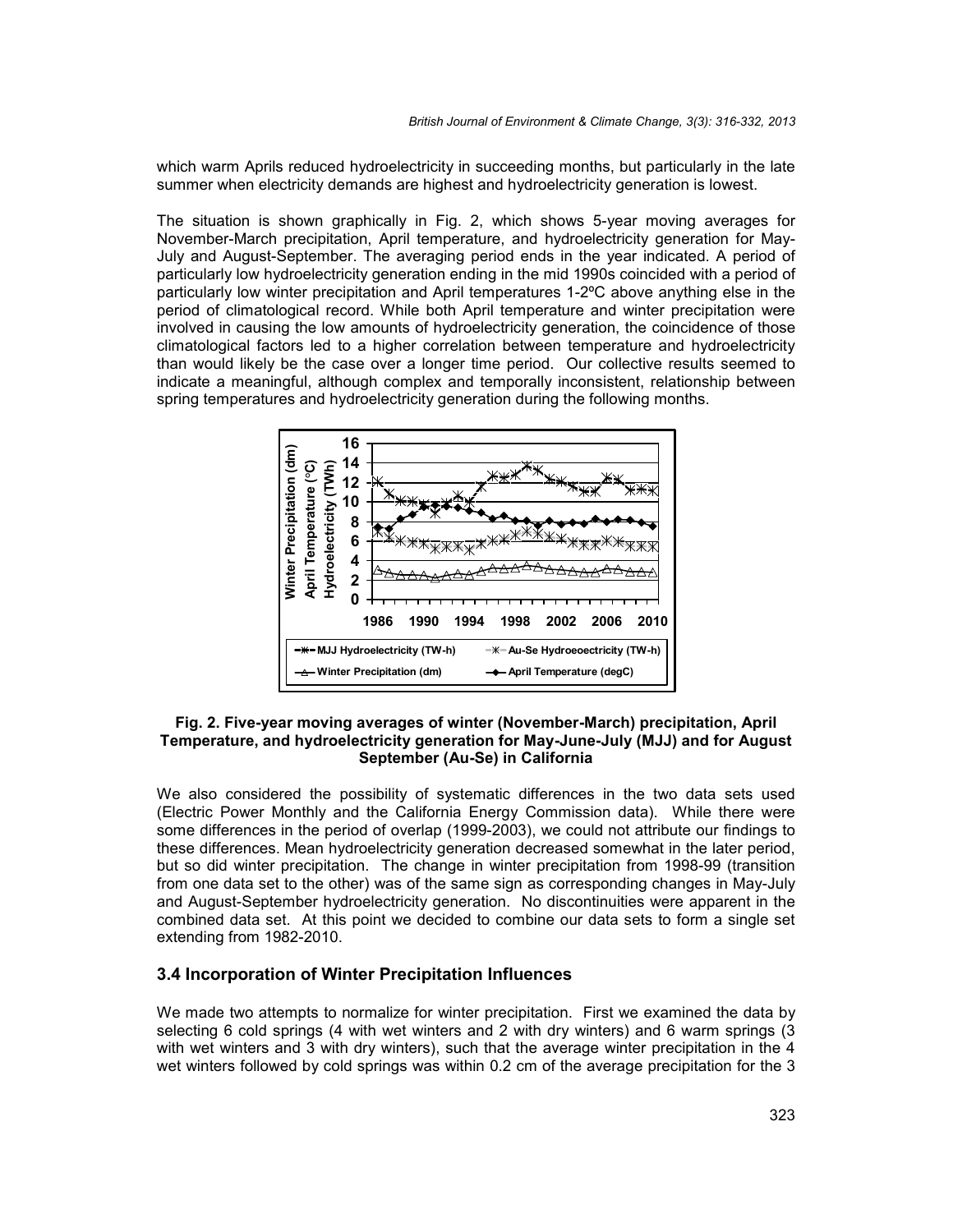wet winters followed by warm springs. Additionally, the average winter precipitation for the 2 dry winters followed by cold springs was within 0.4 cm of the 3 dry winters followed by warm springs. Thus, we had (very small) sets of wet springs having clear temperature differences but no appreciable precipitation differences, and dry springs having clear temperature differences with no appreciable precipitation differences. A clear response of hydroelectricity to a spring temperature increase emerged following the wet winters; but the dry winters gave little, if any, discernable response. Overall, the decrease in May-September hydroelectricity generation was 0.56 TW-h/°C, or -3.2% of the current average (May-September) generation, per 1°C of spring temperature increase, roughly divided as -4% of May-July hydroelectricity and -2% of August-September hydroelectricity. Again, these estimates of percentages of "lost hydroelectricity" and the estimates that follow serve only to indicate that a nontrivial amount of summer hydroelectricity may be lost to a state that is a net importer of electricity. Because the direction of winter precipitation trend in the future is not well predicted by numerical models of climate, we can only provide limited guidance for anticipation of future hydrologic conditions. Here, we investigate some important influences of winter precipitation, so that hypotheses about future events can be more firmly grounded.

Based on findings and observations to this point, we eliminated years following winters with precipitation over 70 cm when the reservoir system is overwhelmed and any additional water from that precipitation is spilled. We also eliminated year 1991. Then, based on the difference in clarity of result between wet and dry winters discussed above, we divided the remaining 25 years into 3 groups: wet winters (9 years), dry winters (8 years) and moderate winters (8 years). We then used regression analysis with March-April temperature as a predictor of hydroelectricity generation in succeeding months. Again, the wet winters provided impressive results, as a correlation coefficient of 0.79 is good (98% confidence, if only for 9 data points and associated limitations of the t distribution applied to such a small sample). Moderate winters provided arguable results, and no predictive skill was obtained for hydroelectricity after dry winters. This seems to be because a dry winter leads to a spring in which total water supply becomes limiting and spring temperature has little effect. The limited winter precipitation that was stored in the snowpack is handled by California's high-elevation reservoirs and little water remains to be spilled.

The slope of the regression line to predict May-July generation for wet years only was -0.7 TW-h/ºC, or 5.5% of the average May-July generation following only the 9 wet years. When we weighted the (wet winter) results to cover all 29 years, this was only 2% of May-July hydroelectricity generation in California, or about 1.3% of the average generation for May- September. If one is willing to accept 4:1 odds that a relationship is valid (80% confidence with a small sample size), then August-September hydroelectricity generation could be predicted following wet and moderate winters, which would have the net effect of losing another 0.09 TW-h/ºC of March-April temperature. This adds up to 2% of May-July hydroelectricity; 1.5% of August-September hydroelectricity, and overall, 1.8% of hydroelectricity generated in California for the 5-month period May-September.

We next investigated years for which winter precipitation was above the November-March average of 44.3 cm for the period of record. Fig. 3 shows the result of a simple regression analysis to predict California hydroelectricity generation for May-September as a function of spring temperature for those 14 years. A correlation coefficient of over 0.72 (R2=0.521) was obtained, compared to 0.69 (R2=0.473) when only May-Jul was predicted, suggesting that winters with moderate-high precipitation did indeed influence August-September generation, as we (weakly) inferred in the previous paragraph. May-September generation following wetter-than-normal winters would be reduced by 0.86 TW-h/ºC, or about 4.4% of California's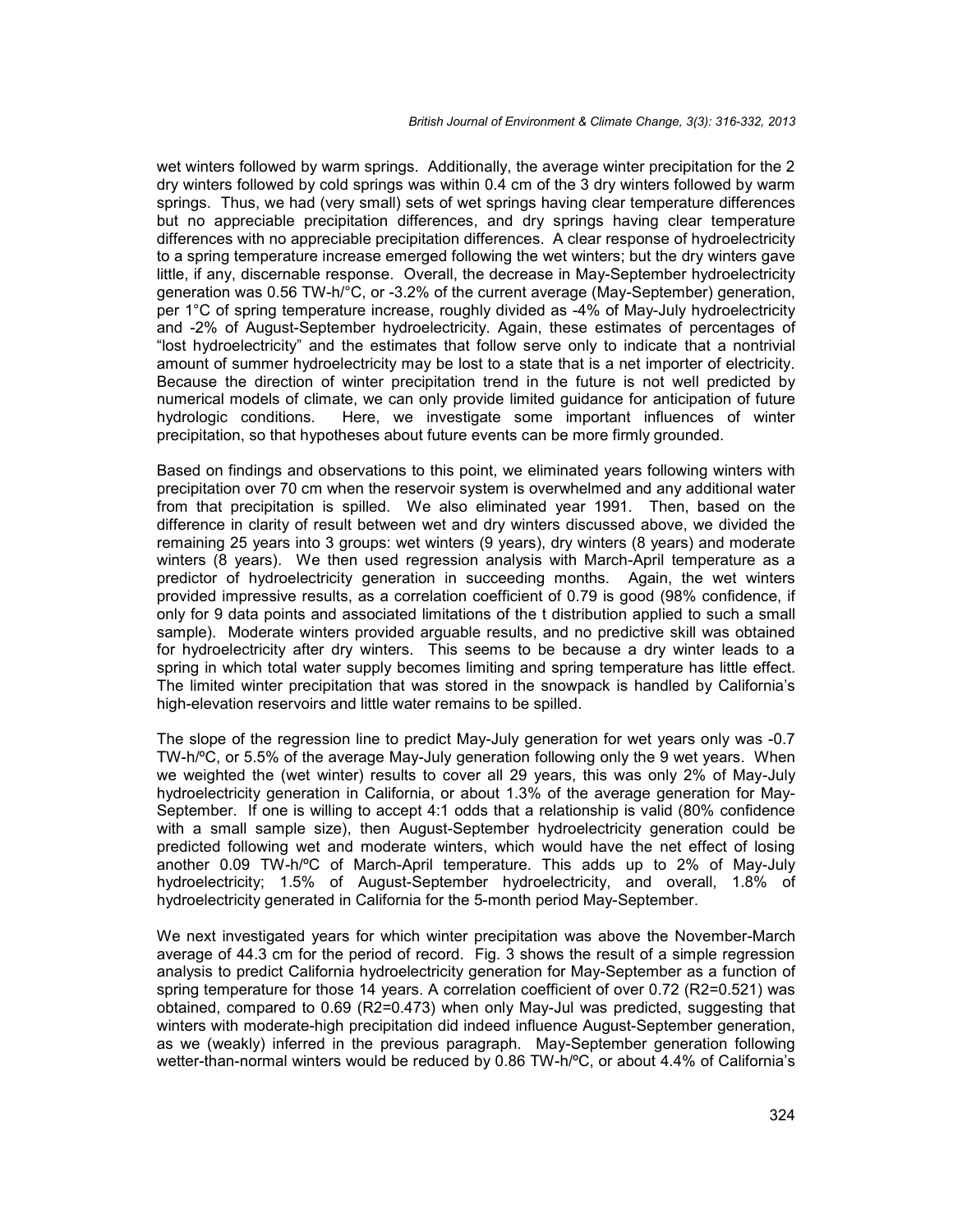current average May-September generation following wet winters. For generation following all winters, that reduction would only be about 2.4%, as spring temperature following dry winters has little effect on generation.



**Fig. 3. May-September hydroelectricity generation in California as a function of spring (March April) temperature for years when winter (November-March) precipitation was above its average (44.3 cm) for the period of analysis (1982-2010)**

Finally, we plotted generation against winter precipitation for the ten warmest and ten coldest springs in the period of analysis, after eliminating the three wettest winters and year 1991(Fig. 4a). A difference in the regression slopes begins to emerge at about 35 cm of winter precipitation. Above 35 cm, the slopes indicate that more hydropower can be expected following cold springs than following warm springs for any specified amount of winter precipitation. Replacing year 2008 with year 1991 (to form a different set of 10 coldest springs) did not appreciably change this result (Fig. 4b), as was expected considering the low spring-summer hydroelectricity generation for that year was caused mainly by reduced winter precipitation and not by spring temperature (the second-coldest during 1982-2010). For a winter with 50 cm of precipitation the difference is around 2 TW-h of May-September generation, or about 11.5% of the average May-September generation, in favor of cold springs. The advantage of cold springs increases as precipitation approaches 70 cm. Adding the three winters with greater than 70 cm of winter precipitation (all of which were followed by cold springs) to the pool from which 10 the coldest springs were chosen, but rejecting year 1991, produced a "tail wagging the dog" effect which reduced the slope of the regression line for cold springs by adding leverage for winters with over 70 cm of precipitation (Figs. 4c and 4d). The amount of May-September generation was still around 1- 2 TW-h higher following a cold spring than a warm one. Inclusion of year 1991 in the 10 coldest springs (Fig. 4d) reduced the magnitude of the difference between warm and cold springs, but did not change the sign; at least 1.25 TW-h more generation was always indicated following a cold spring for any specified amount of winter precipitation. When generation following the three wettest winters were included (Figs. 4c and 4d) a quadratic curve (dashed line) fit the points representing cold springs better than a straight line, adding around 18% to the variance accounted for in both cases. We interpret this as confirmation that winter precipitation greater than 70 cm will overwhelm the system and lead to greater spillage, rather than producing additional generation from California's high-elevation reservoirs.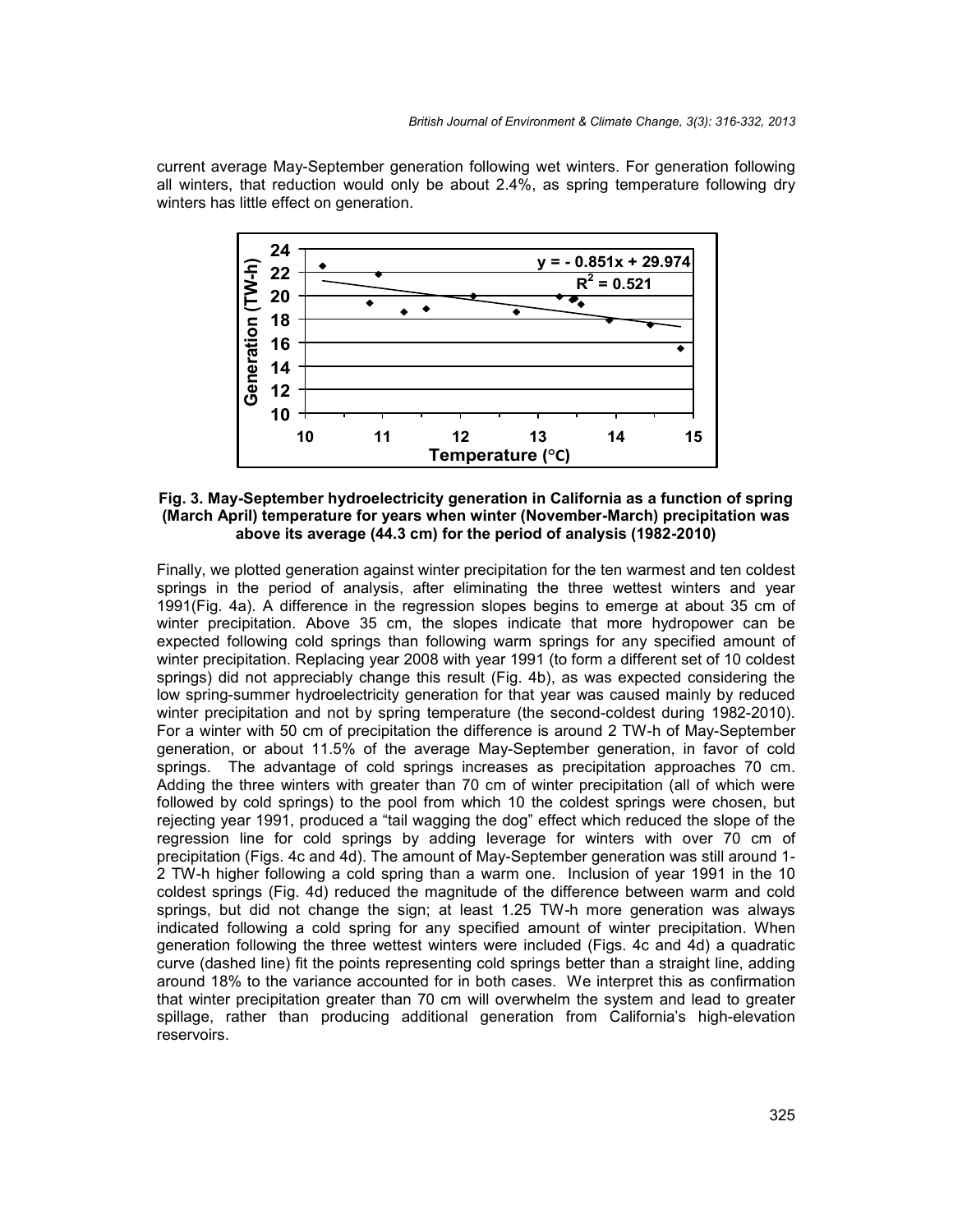## **4. SUMMARY AND DISCUSSION**

Due to the complexity of the relationships we were able to unravel, it seemed appropriate to look at the data from different perspectives using only simple graphical approaches to discover the important underlying relationships involved. Our findings are compatible with known mechanisms and provide some insight into some previously unexplored ones. In general, our results suggest that hydroelectricity generation following dry winters is dependent on how much water can be collected by high-elevation reservoirs, which may depend on just how dry a winter is (i.e., on winter precipitation only). The objective is to keep the high-elevation reservoirs as full as possible, storing as much water as possible for later use when the price of electricity and the need for irrigation water downstream are both highest. During dry-moderate years we can make only questionable statements, but results for moderate-wet years suggest that timing of winter snowmelt becomes an issue. In a cold spring melting is relatively slow, so water enters the system gradually and electricity can be generated in early spring, as well as in summer without significant water spillage. However, in a warm spring following a moderate-wet winter melting occurs rapidly and more precipitation at mid elevations falls as rain, overwhelming the system somewhat and leading to spillage of water that might otherwise be used later for electricity generation. Following an extremely wet winter (i.e., a winter with more than 70 cm of precipitation, which occurred 3 times from 1982 through 2010) there seems to be sufficient winter snowfall to provide hydroelectricity well into the summer, regardless of spring temperature. This is because the total water storage capacity (snowpack plus constructed reservoirs) is sufficient during extremely wet winters, even with considerable spillage. In general, for a given amount of precipitation, it seems that the warmer the spring, the more the constructed reservoir capacity becomes limiting. While we did not have a period of record including as many replications of as many possible situations as we would have liked, we will put our conclusions forward as tentative hypotheses, to be tested by more sophisticated hydrologic modeling as well as by future observations.

Stewart [26] has commented on the loss of water available for hydropower if increased temperatures lead to an increased percentage of precipitation falling as rain, which can lead to increased spillage. More precipitation would have to fall during the coldest months and stored as snowpack to alleviate this effect. All other factors being constant, the loss of 1 cm of November-March precipitation costs California about  $0.27 \pm 0.05$  TW-h for May-July and another  $0.15 \pm 0.03$  TW-h for Aug-Sep (range is one standard deviation either way). This is around 2.5 percent of the 1982-2010 average hydroelectricity generation in California for each group of months. Because March temperatures were relatively constant in the period of analysis while April temperatures varied greatly, we could not conclude as much as we would have liked to about the effects of increased March temperature on rain/snow ratio at the relevant elevations. However, the effect of a higher percentage of March precipitation falling as rain would likely add to spillage and decrease hydroelectricity production for a given amount of winter precipitation.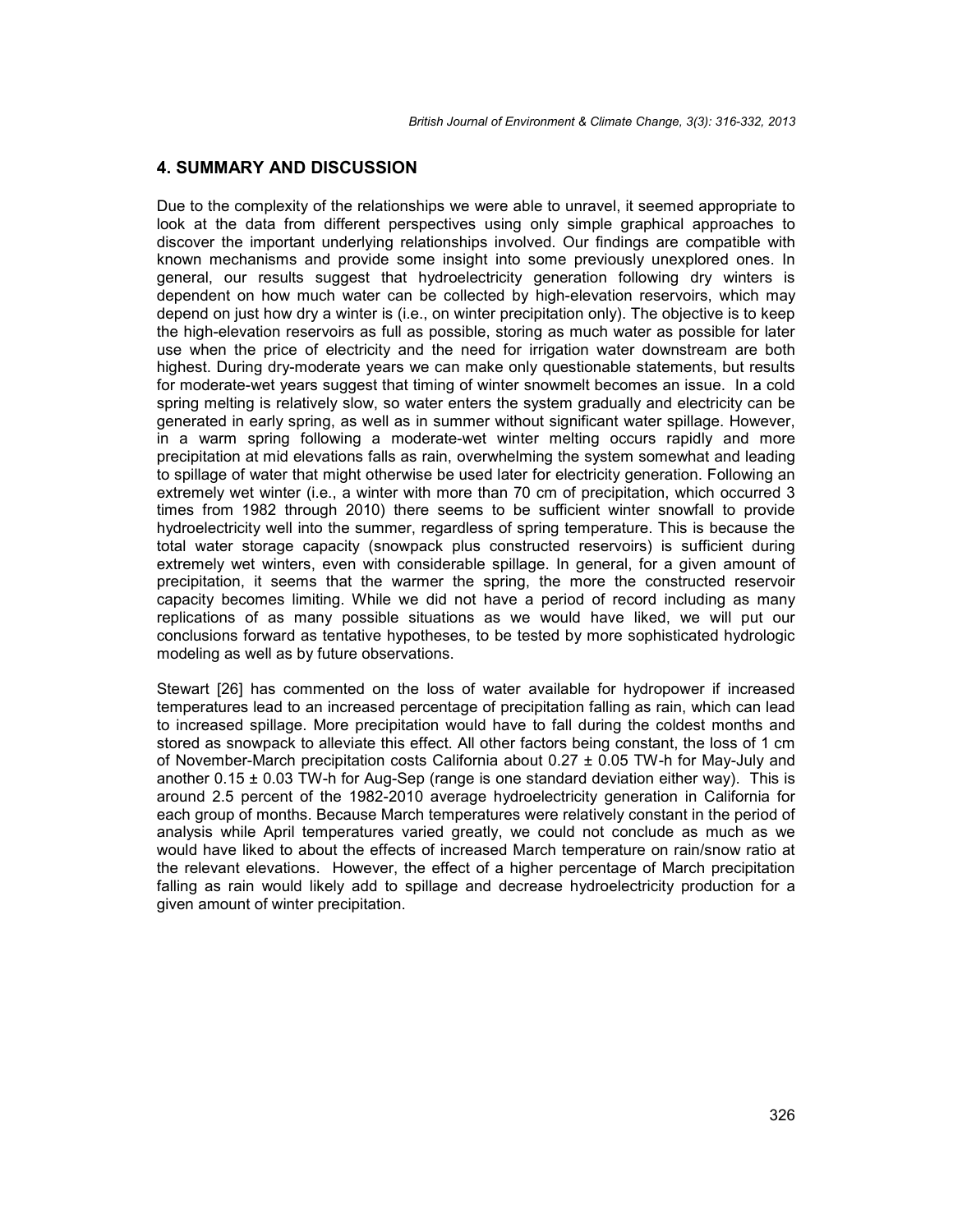



**Fig. 4. California summer (May-September) hydroelectricity generation versus previous-winter (November-March) precipitation following the 10 coldest and 10 warmest springs (March-April) chosen from a pool of years including: (a) all years from 1982 to 2010 except 1991 and the three years for which winter precipitation was 70 cm or more, (b) same as (a) except that 1991 is also in the pool, (c) all years except 1991 were in the pool, and (d) all years in the analysis period were in the pool**

We noted an inverse relationship between winter precipitation and spring temperature, possibly due to less extensive snow cover leading to lower albedo and less energy lost to melting/evaporation, although general circulation factors might override such relationships in many cases. Any relationship between winter precipitation and temperature the following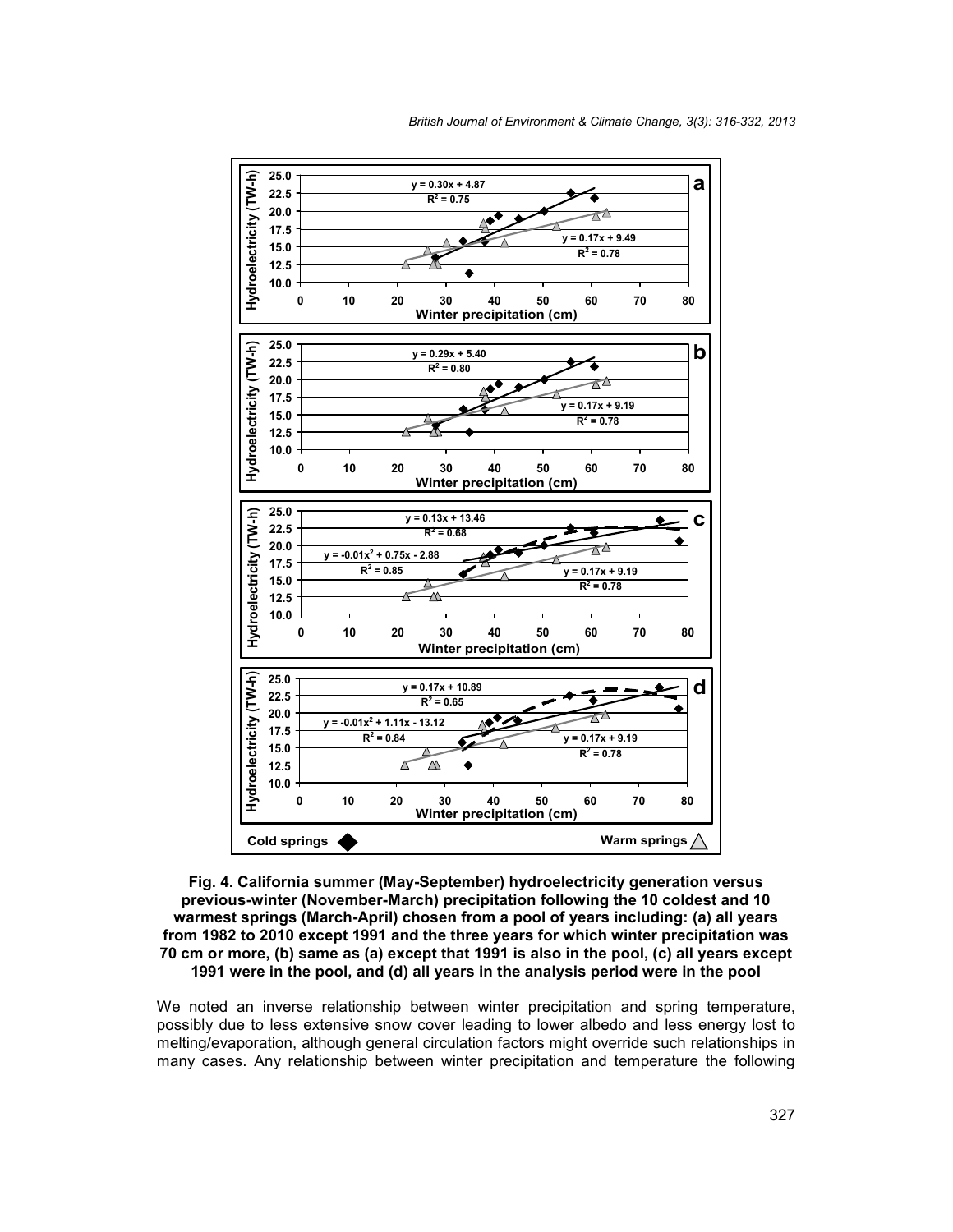spring complicates attempts to relate one or the other variable directly to hydroelectricity generation during subsequent months. The correlation coefficient between November– March precipitation and March-April temperature for 1982-2010 was -0.38. The relationship between winter precipitation and spring temperature may merit further investigation from a climatological viewpoint.

This paper focused solely on hydroelectricity; other uses of water were ignored. Agricultural uses are also important; California has consistently led all other states in cash receipts from crops [40]. Total water use (agricultural plus urban) declined from 1980 to 2005 [41] as more efficient management of water and some changes in the types of crops produced have reduced water demands. However, water resources are strained and any reduction in water supply would be detrimental. Spring warming could lead to increased spillage from reservoirs at a time when irrigation water is not needed as much as it is during the summer. Fortunately, this spillage would likely be less in dry years, as high-elevation reservoirs can at least partially replace the snowpack as a water-storage mechanism.

## **5 CONCLUSIONS**

The answer to our original study question: "Can we specify the effect of spring temperature changes on summer (May-September) hydroelectricity generation, in terms of terawatt-hours (TW-h) per degree Celsius (°C) of temperature change, for a political entity as large and geographically diverse as the state of California?" is "Yes" within broad limits. The negative relationship between spring temperature and hydroelectricity during the following months was robust, if variable in strength. Reductions in summer hydroelectricity generation would probably be in the mid-high end of our range of estimates (of 1-7% decrease per °C). If temperature increases occur in both March and April, an increase in March temperature would also be associated with a greater percentage of winter precipitation falling as rain and an increase in April temperature would contribute additionally to rapid early melting. We note that March temperature was increasing *and* April temperatures were particularly high during our earlier (1982-1998) data period, which seemed to indicate the strongest relationships between spring temperature and subsequent hydroelectricity generation in California. In contrast, during our later data period (1999-2010) March and April temperatures were relatively constant and April temperatures had decreased. More refined process-based hydrologic models taking into account the complex relationships involved would almost surely be able to provide more robust answers. Ability to specify future winter precipitation changes would add greatly to the accuracy and precision of the information that could be provided to policymakers.

Should winter precipitation increase, an increased temperature would detract from any additional hydropower realized due to limited storage capacity. Should winter precipitation decrease, spring temperatures would have proportionally less effect as spillage (wasted water) would be reduced by California's existing reservoir system.

California's water supply depends primarily on winter precipitation. When stored as snow, this precipitation acts as the largest surface water reservoir in California, storing water for use during late spring and summer months when it is most needed. Spring temperatures can influence the amount of this stored water available for use during subsequent months.

California's high-elevation reservoirs have been built for hydropower production, relying on snowpack as the major water-storage mechanism. These reservoirs also supplement water storage for drought mitigation purposes, and provide limited flood protection during wet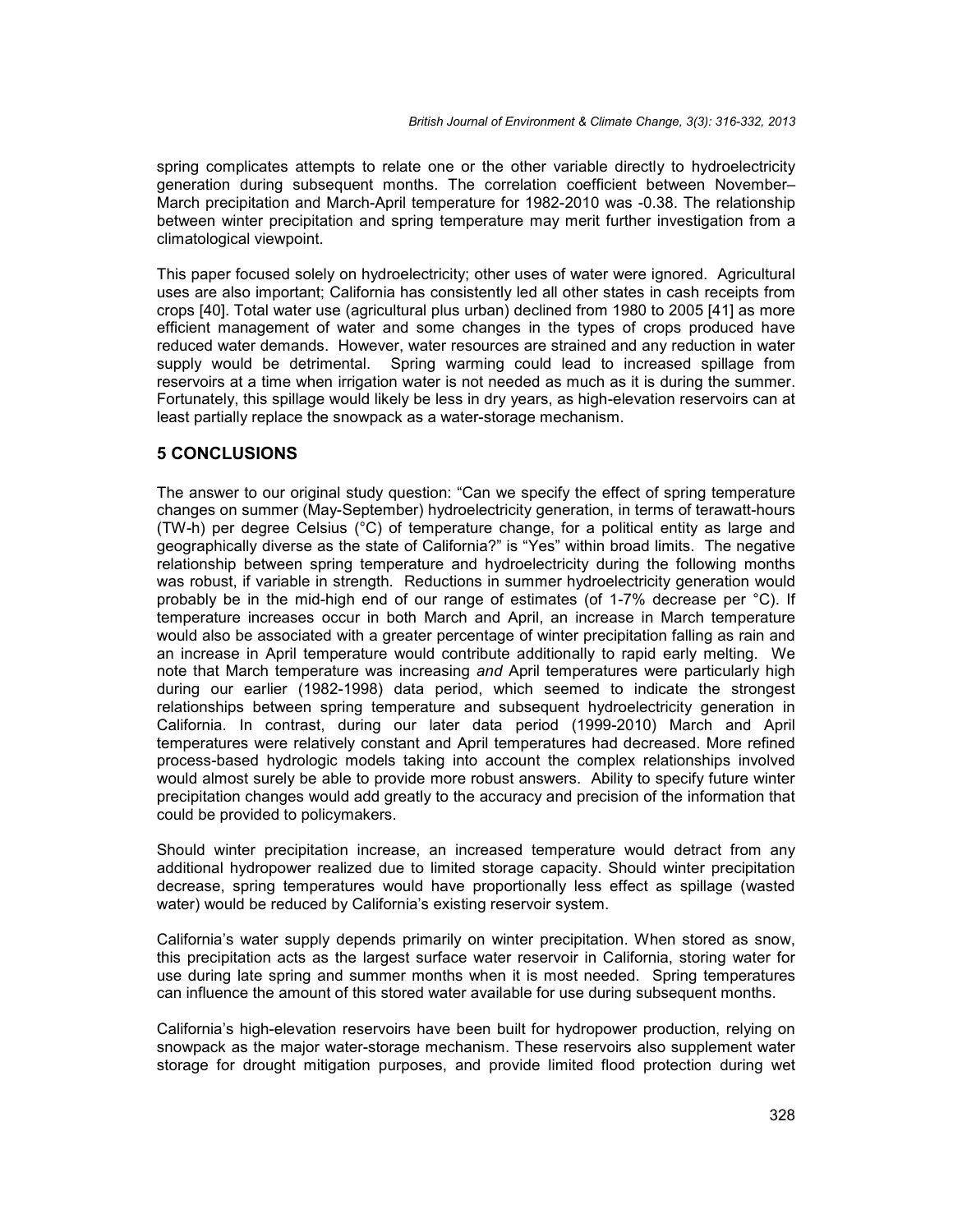years. Following dry winters, hydroelectricity generation is limited primarily by precipitation stored in the snowpack during the previous winter; spring temperatures have little or no effect on spillage, although they can affect evaporation from early meltwater stored for long periods in constructed reservoirs. Following moderate-wet winters, warm springs lead to increased spillage when high-elevation reservoirs cannot capture all of the meltwater. This decreases the water supply available for hydroelectricity generation in subsequent months. During cold springs the snowpack melts more slowly, allowing it to act as a water reservoir for a longer period of time so that water can be supplied as needed. In the case of increased winter precipitation and warmer springs, the benefits of the precipitation increases would be reduced by increased spillage and earlier disappearance of snow cover. Following winters with over 70 cm of precipitation, spring temperatures are no longer limiting. Reservoir capacity constrains the amount of water that can be stored and the amount of subsequent hydroelectricity generation.

A decrease in California's hydroelectricity generation in spring and summer might be largely offset by an increase in winter generation in wet years, as indicated by the results of Madani and Lund [24] and Guégan et al. [32]. Given the higher value of electricity in summer, revenue losses are expected even if summer generation decreases were accompanied by winter generation increases of the same magnitude. These seasonal imbalances would be even greater if summer and winter climate both warm, as air conditioning demands would increase the value of summer electricity while reduced heating demands would decrease the winter value [29]. In California, 22% of the homes are heated with electricity [42].

Finally, as with any preliminary and simplified investigation of complex phenomena, our analysis was quite limited. Nonetheless, our findings are indicative of phenomena that merit continued investigation. Our study establishes rough quantitative limits on the impact of warmer springs, and suggests avenues for further research in California, and perhaps in other states, using process-based hydrological modeling. We believe that warmer springs would add to the already nontrivial challenges for California's water planners. This is of particular importance for a general climate warming, as hydropower supply and demand would become more unbalanced, increasing seasonal price fluctuations.

## **ACKNOWLEDGEMENTS**

This work was supported by the United States Department of Energy, Office of Science, Biological and Environmental Research Program. Logistical support for the second author was provided by the Higher Education Research Experience (HERE) program, managed by Oak Ridge Institute for Science and Education (ORISE), Oak Ridge Associated Universities. Oak Ridge National Laboratory is managed by U.T. Battelle, LLC, for the U.S. Department of Energy under Contract DE-AC05-00OR22725. We thank Guido Franco at the California Energy Commission for his enlightening discussions of the subject matter and for providing the hydroelectricity generation data. We also thank Mahboubeh Zarezadeh of the Hydro- Environmental and Energy Systems Analysis (HEESA) Research Group at the University of Central Florida for assisting with editing and formatting the final manuscript. Some of the data analysis for this paper was generated using SAS Software version 9 of the SAS system for LINUX. Copyright © 2009 SAS Institute INC. SAS and all other SAS Institute Inc. product and service names are registered trademarks or trademarks of SAS Institute Inc., Cary, NC, USA.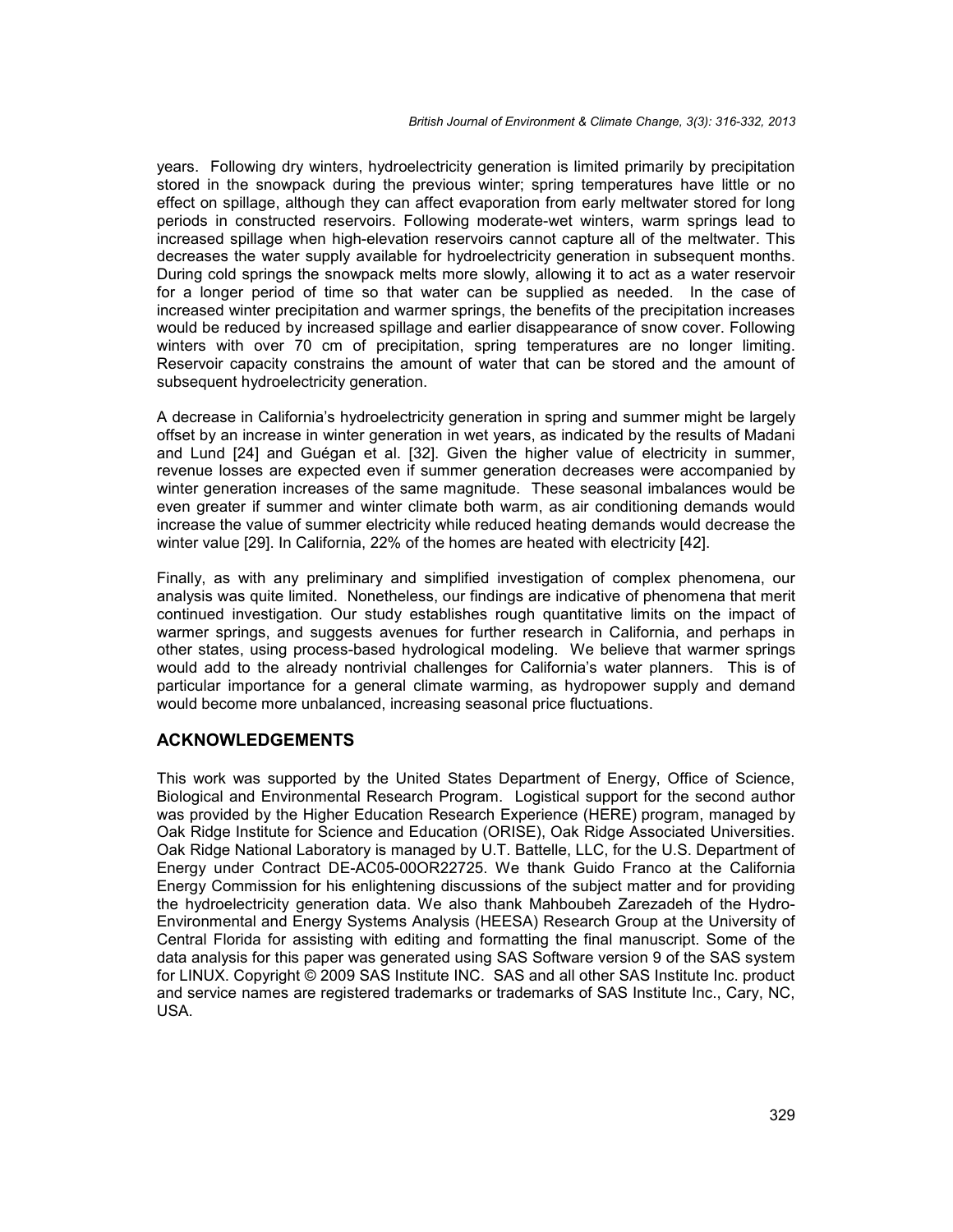## **COMPETING INTERESTS**

Authors have declared that no competing interests exist.

## **REFERENCES**

- 1. United Nations. Water: A Shared Responsibility. The United Nations World Water Development Report 2. United Nations Educational, Scientific and Cultural Corporation (UNESCO), New York. 2006. Available at: (UNESCO), New York. 2006. Available at: http://www.unesco.org/water/wwap/wwdr/index.shtml
- 2. United Nations. Water Rights and Wrongs: A young people's summary of the Human Development Report 2006 - Beyond scarcity: Power, poverty, and the global water crisis. United Nations Development Programme, New York. 2007. Available at: http://www.unwater.org/downloads/water\_rights\_and\_wrongs\_en.pdf
- 3. Barnett TP, Adams JC, Lettenmaier DP. Potential impacts of a warming climate on water availability in snow-dominated regions. Nature 2005;438:303-309.
- 4. Cason K. Before wells run dry: How will we manage Georgia's growing demand for water? Outreach, Winter 2007, 14-18. (Published by: University of Georgia, Office of the Vice President for Public Service and Outreach, Athens Georgia.)
- 5. Sun G, McNulty SG, Moore-Myers JA, Cohen EJ. Impacts of multiple stresses on water demand and supply across the southeastern United States. J Am. Water Resour. As. 2008:44:1441-1457.
- 6. Seager R, Tzanova A, Nakamura J. Drought in the southeastern United States: Causes, variability over the last millenium, and potential for future hydroclimate change. J Climate. 2009;22:5021-5045.
- 7. Sophocleous, M. Groundwater recharge and sustainability in the high plains aquifer in Kansas USA. J Hydrogeol. 2005;13:351-365.
- 8. Texas Water Development Board. Water for Texas 2007, Volume I, Highlights of the 2007 State Water Plan, Document No. GP- 8-1, Texas Water Development Board, Austin, Texas, 2007, 39 pp. including Appendix.
- 9. McGuire VL. Water-level changes in the High Plains aquifer, predevelopment to 2007, 2005–06, and 2006–07: U.S. Geological Survey Scientific Investigations Report 2009– 5019, 9 p. United States Geological Survey, Reston VA. 2009. Available at: http://pubs.usgs.gov/sir/2009/5019/
- 10. Jenkins MW, Lund JR, Howitt RE, Draper AJ, Msangi SM, Tanaka SK, Ritzema RS, Marques GF. Optimization of California's Water Supply System: Results and Insights. J Water Res. Pl. & Mgmt. July/August: 2004;271-280.
- 11. Hanak E. Water for Growth: California's New Frontier, Public Policy Institute of California, San Francisco. 2005, available: http://www.ppic.org/main/home.asp
- 12. Sabo JL, Sinhaa T, Bowling LC, Schoups GH, Wallenderd WW, Campana ME, Cherkauer KA, Fuller PL, Graf WL, Hopmans JW, Kominoski JS, Taylor C, Trimble SW, Webb RH, Wohl EE. Reclaiming freshwater Sustainability in the Cadillac Desert. Proc. Natl. Acad. Sci. USA. 2010;107:21263–21270.
- 13. Wolfe JR, Goldstein RA, Maulbetsch JS, McGowin CR. An electric power industry perspective on water use efficiency. J Contemporary Water Res. and Educ. 2009;143:30-34.
- 14. EIA (Energy Information Administration, U.S. Department of Energy). Electric Power Monthly. Available at: 2011a, http://www.eia.doe.gov/cneaf/electricity/epm/epm\_ex\_bkis.html.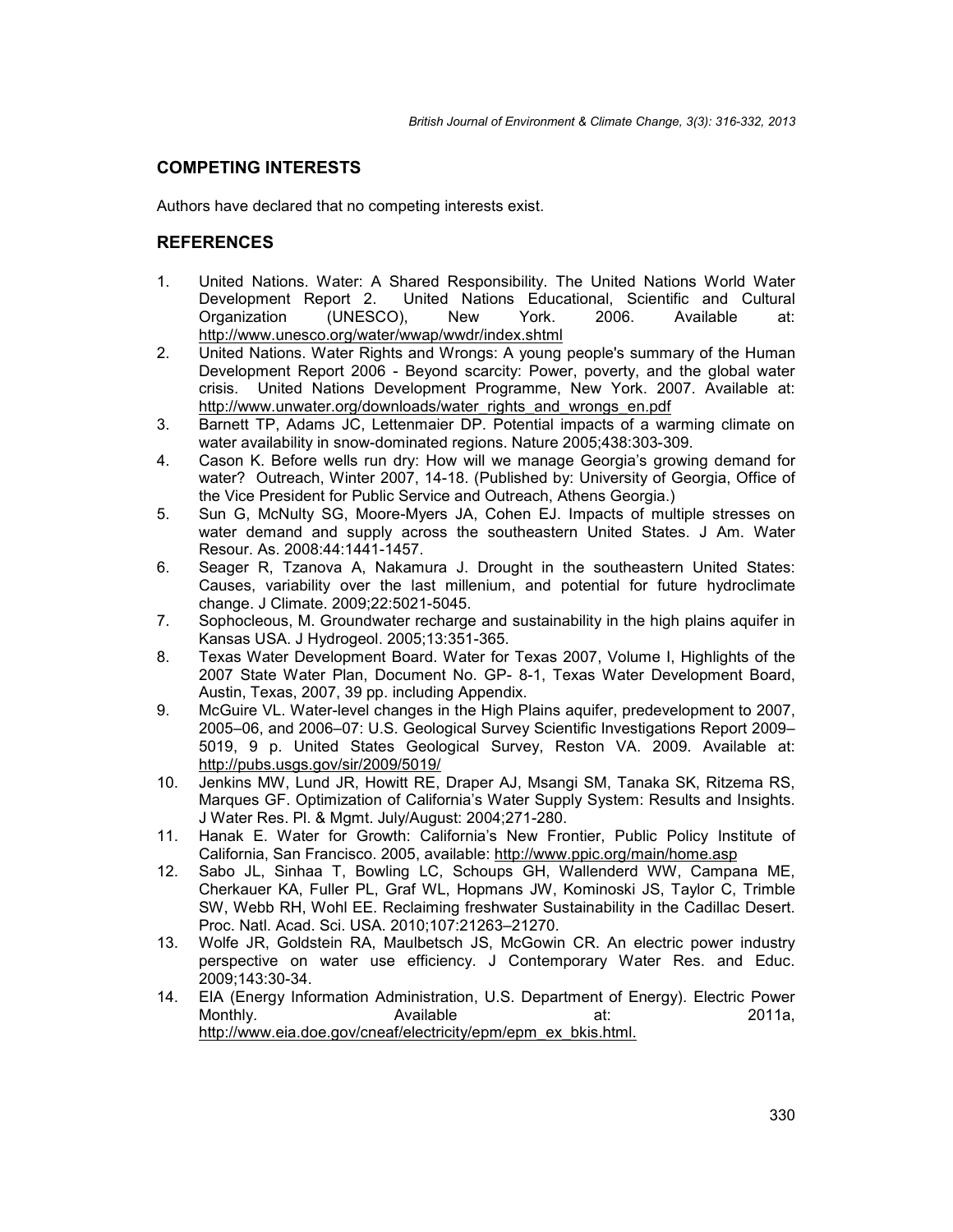- 15. EIA (Energy Information Administration, U.S. Department of Energy). Electric Power Annual. Available at: 2011b, http://www.eia.gov/electricity/annual/
- 16. Roos M. Possible changes in California snowmelt patterns. Proceedings of the Fourth Pacific Climate Workshop, Consortium for Integrated Climate Research in Western Mountains, Pacific Grove. 1987;CA. 22-31.
- 17. Roos M. A trend of decreasing snowmelt runoff in northern California. Proceedings of the 59th Western Snow Conference, Western Snow Conference, Juneau, Alaska. 1991;29–36.
- 18. Medellin-Azuara J, Harou JJ, Olivares MA, Madani K, Lund JR, Howitt RE, Tanaka SK, Jenkins MW, Zhu T. Adaptability and Adaptations of California's Water Supply System to Dry Climate Warming. Climatic Change. 2008;87(Suppl 1):S75-S90.
- 19. Connell-Buck CR, Medellin-Azuara J, Lund JR, Madani K. Adapting California's Water System to Warm vs. Dry Climates. Climatic Change. 2011;109 (Suppl 1):S133-S149.
- 20. Knowles N, Dettinger MD, Cayan DR. Trends in snowfall versus rainfall in the western United States. J Climate. 2006;19:4545-4559.
- 21. Caldwell, P, Chin, H-NS, Bader, DC, Govindasamy, B. Evaluation of a WRF dynamical downscaling simulation over California. Climatic Change. 2009;95:499-521.
- 22. Maurer, EP, Stewart, IT, Bonfills, C, Duffy, PB, Cayan, DR. Detection, attribution, and sensitivity of trends toward earlier streamflow in the Sierra Nevada. J Geophys Res. 2007;112.
- 23. Mote PW, Hamlet AF, Clark MP, Lattenmaier DP. Declining mountain snowpack in western North America. B. Am. Meteorol. Soc. 2005;86:39-49.
- 24. Madani K, Lund JR. Estimated impacts of climate warming on California's high elevation hydropower. Climatic Change. 2010;102:521-538.
- 25. Stewart I, Cayan DR, Dettinger MD. Changes toward earlier streamflow timing across western North America. J Climate. 2005;18:1136-1155.
- 26. Stewart IT. Changes in snowpack and snowmelt runoff for key mountain Regions. Hydrol. Process. 2009;23;78–94.
- 27. Maurer EP. Uncertainty in hydrologic impacts of climate change in the Sierra Nevada, California, under two emissions scenarios. Climatic Change. 2007;82:309-325.
- 28. Madani K, Lund JR. Aggregated modeling alternatives for modeling California's high elevation hydropower with climate change in the absence of storage capacity data. J Hydrological Science and Technology. 2007;23:137-146.
- 29. Guégan M, Uvo CB, Madani K. Developing a module for estimating climate warming effects on hydropower pricing in California. Energy Policy. 2012;42:261-271.
- 30. Cayan DR, Luers AL, Franco G, Hanemann, GM, Croes, B, Vine, E. Overview of the California Climate Change Scenarios Project. Climatic Change. 2008a;87(Supplement 1):S1-S6.
- 31. Cayan DR, Maurer EP, Dettinger MD, Tyree M, Hayhoe K. Climate change scenarios for the California region. Climatic Change. 2008b;87(supplement 1):S21-S42.
- 32. Guégan M, Madani K, Uvo CB. Climate Change Effects on the High-Elevation Hydropower System with Consideration of Warming Impacts on Electricity Demand and Pricing", California Energy Commission. 2012;CEC-500-2012-020.
- 33. Madani K, Lund JR. Modeling California's high-elevation hydropower systems in energy units. J Water Resour. Res. 2009;45.
- 34. Madani K. Hydropower licensing and climate change: insights from game theory. Adv Water Resour. 2011;34:174-183.
- 35. EIA (Energy Information Administration, U.S. Department of Energy). State Electricity Profiles at: 2012, Available: http://www.eia.gov/electricity/state/california/.